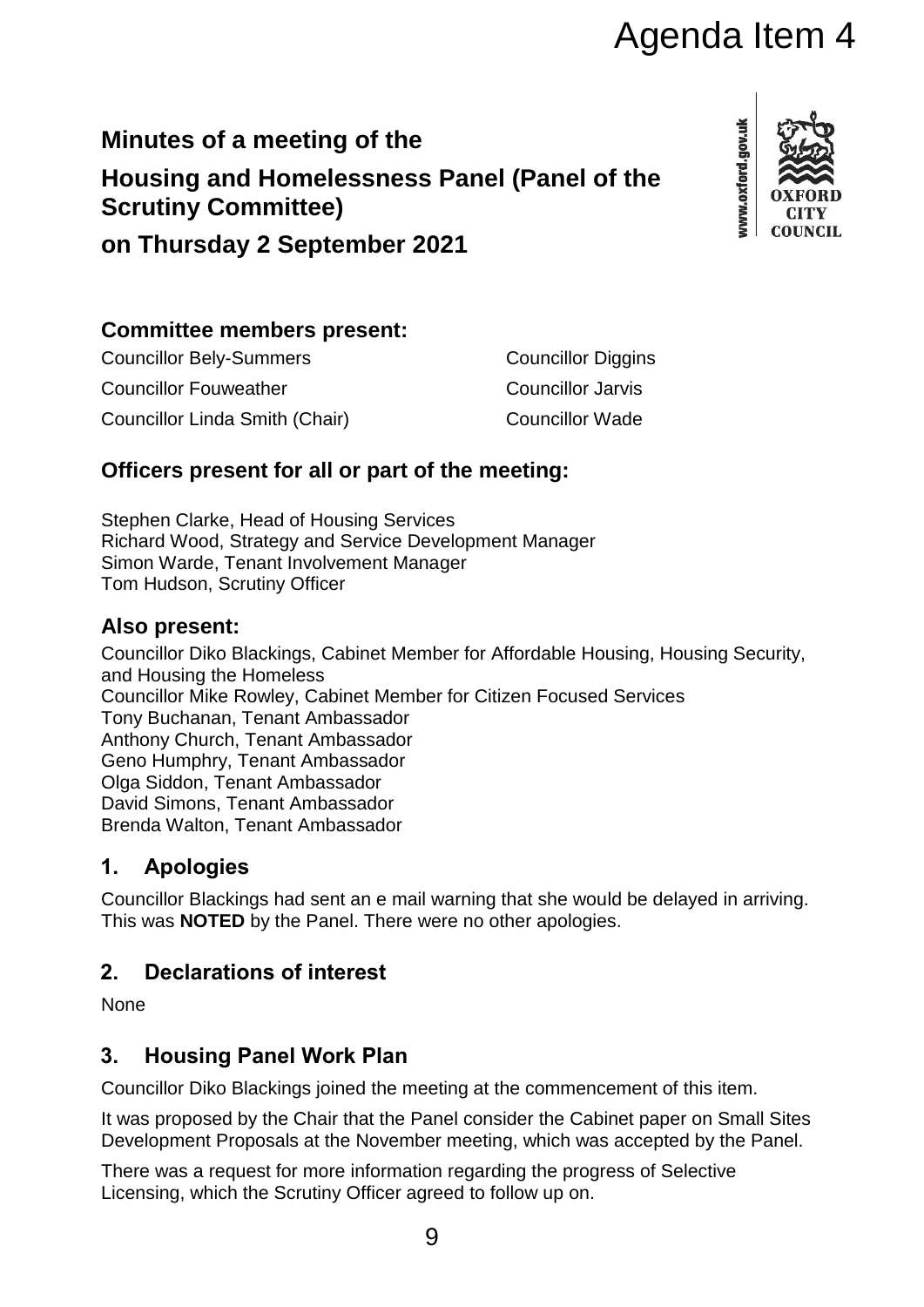Stephen Clarke, Head of Housing, requested that the reports on the Tenant Satisfaction Survey in October and the Housing White Paper in November be switched around, which was accepted.

A presentation by the Empty Homes Officer on their work was also requested, with the Scrutiny Officer to organise a suitable date. This suggestion was accepted.

The Chair also brought to the Panel's attention that Council had referred work to the Panel around DSS discrimination in lettings. It was agreed that the Scrutiny Officer would pass on to Housing the actions required by the motion which referred the work to the Panel, and would ask for an update report on progress in April 2022.

The work plan was **AGREED** by the Panel subject to the above changes.

It was also **AGREED** that the Chair would work with the Head of Housing to develop a performance dashboard, which would be considered as a standing item at each meeting.

#### **4. Notes of previous meeting**

The notes of the meeting held on 04 March 2021 were **AGREED** as an accurate record.

#### **5. Housing Performance Q1**

Richard Wood, Strategy and Service Development Manager, presented a Housing Performance update report to the Panel, taking in the activity of the Housing service area, but also Housing-related service areas.

For the Council's activities around rough sleeping and homelessness the challenging situation of undertaking its work in a new way, through the pandemic and the 'everyone in' policy was noted. Housing's current focus was on getting those people who had been taken off the streets moved on into longer-term accommodation. The pandemic had brought increased presentations of people as homeless, but with changes such as the end of the eviction ban, the furlough scheme and the recommencement of evictions that number was liable to remain elevated. Despite the challenges, however, securing accommodation was proving successful, with 252 having been moved on to date. Since the publication of the report Canterbury House had been vacated, and attention was being turned to those housed at the YHA. The Council's work was being supported by a successful bid for RSI funding from central government, which would partially be used for a social lettings pilot to trial enabling access to private lettings from former rough sleepers. Overall, number of rough sleepers was reducing, with 24 recorded at the last count in Q1, down from 62 in 19-20. Other KPIs about temporary accommodation and successful outcomes from homelessness prevention interventions were also being met.

Traditionally the Council's affordable housing targets were reported on annually. However, owing to the long term work needed to deliver housing developments it was deemed more appropriate to have a four year target instead to drive performance, set at 1200 affordable homes. In the first quarter 49 affordable homes had been delivered, compared to 123 in the entire year prior.

The main focus around the Council's own housing stock in terms of KPIs was over decarbonisation and retrofitting, with the aim that fewer than 46% of homes would be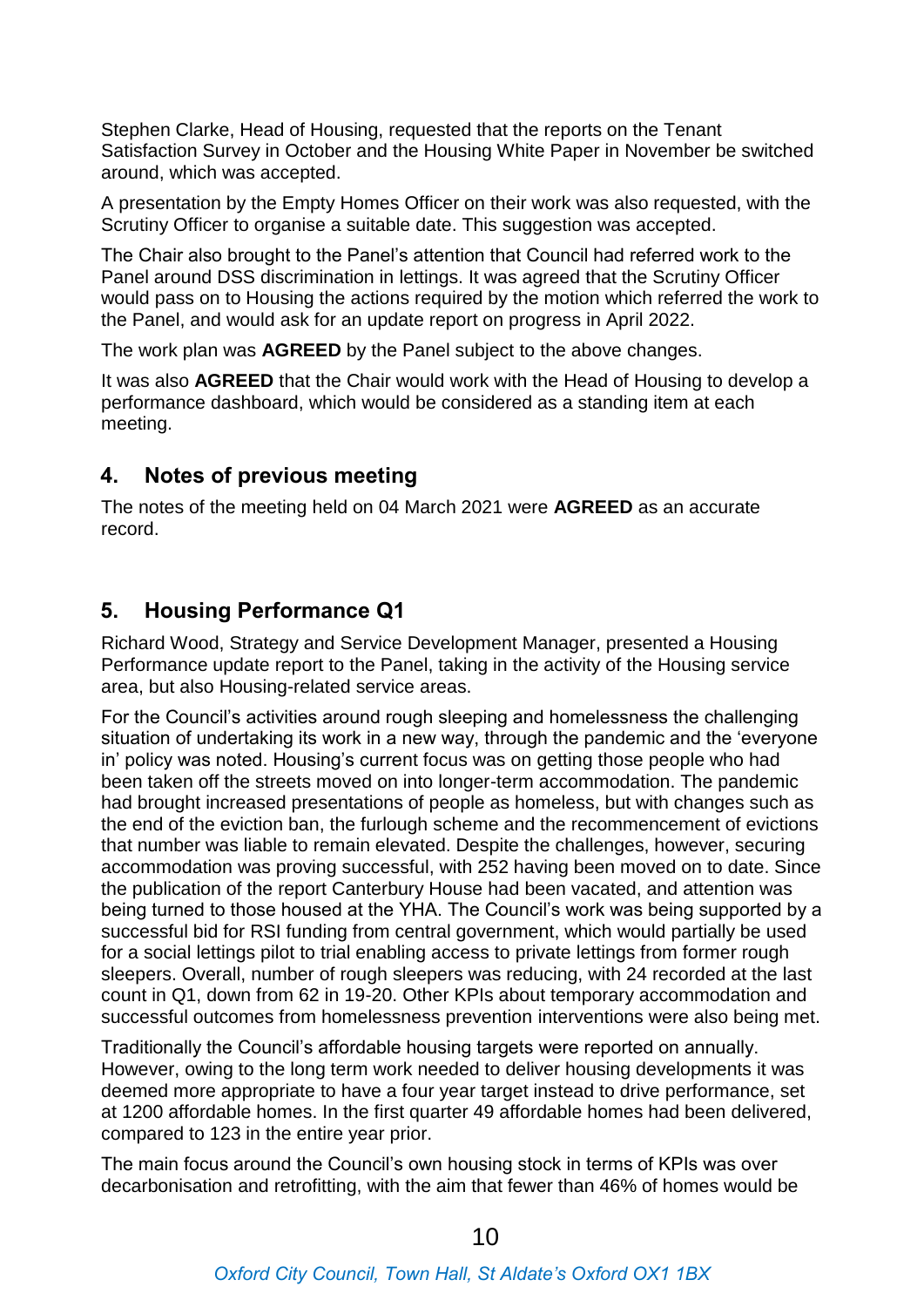rated below an EPC rating of C for 21-22. Compared to a baseline of 54%. This is being supported by financial investment from the council, alongside bidding for grant funding from central government, a successful bid for LAD1B fund means work can get underway on 240 properties with the worst performing properties being targeted first.

In response to the presentation the Panel raised a number of questions. Assurances on the steps being taken to ensure harder-to-house rough sleepers were sought as the 'everyone in' policy was starting to be wound down. This area was recognised by officers to be a challenge, but the ambition was to make every person leaving temporary accommodation at the YHA an offer of suitable accommodation, which would be supported by funding through both the Next Steps accommodation programme, and the Rough Sleeping accommodation programme. This funding could be used not only to provide accommodation itself, but support to the individuals in their accommodation. Floyds Row would also, once repurposed, be able to temporarily house and support a number of individuals.

Challenge was provided by one of the Panel's guests, Tony Buchanan, over the meaning of successful housing of homeless individuals as he had received reports from a number of individuals stating that their accommodation was not supporting their recovery. One of the discoveries of the 'everyone in' exercise was the size of the hidden homeless in Oxford, sofa surfing rather than being street homeless. Successful housing was determined by the security of that housing, suitable for their needs and affordable within benefit allowances. It was recognised, however, that getting people with lived experience to feed into Council services was extremely important, and that with the challenges of Covid this may have reduced relative to the engagement there had been before with the Lived Experience Advisory Forum.

Clarity was also sought over the meaning of successful outcomes relating to those owed a homeless prevention duty. Definitions in this area were determined by government and were not set by the Council but included at-risk individuals being allowed to stay in their current property for over six months, or rehousing at-risk individuals before they became homeless. Those who don't get a positive outcome and become homeless the council will continue to work with and support them under a homelessness relief duty. Other outcomes recorded include losing contact with households.

The Panel made enquiries over the Council's retrofitting plans, specifically over whether the improvements did indeed lead to lower bills, and the degree to which tenants were involved in decisions over which specific types of retrofit were undertaken, particularly in relation to ground-source heat pumps. In response, the focus of measurement around retrofitting was on EPCs, but improvements to EPC ratings would inevitably lead to reduced bills. The exact quantum of those reductions would not be known, however. For ground-source heat pumps, previous pilots had shown them to be relatively unsuccessful locally, although technology was always improving so requires continued monitoring and review. A wider point made clear by other authorities undertaking retrofitting projects on a wider scale had been how crucial involving tenants in discussions over changes to their homes was. Officer experience to date showed that time invested in understanding tenant needs paid dividends in terms of reduced disruption and higher satisfaction by the tenants. Despite a time pressure from central government, the Council had asked for an extension to ensure that tenants could be suitably consulted with.

Following questions around rent-arrears levels the Panel welcomed the news that the Council's earlier intervention process was working well and despite the pandemic levels of rent arrears were in line with pre-pandemic figures.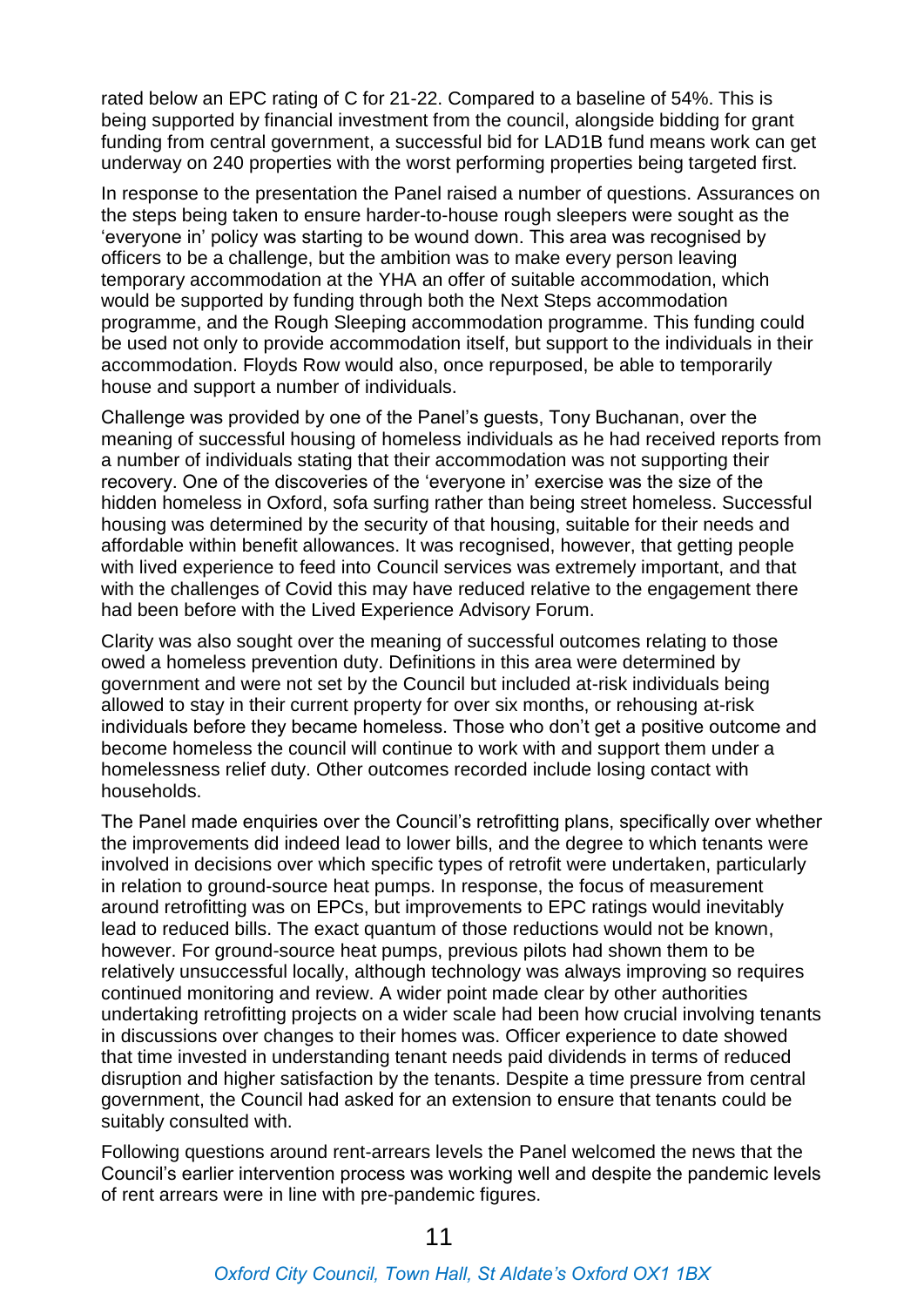It was **AGREED** to make the following recommendation to Cabinet:

1) That the Council, as Covid restrictions ease, increases the breadth and depth of its engagement with the Lived Experience Advisory Forum and other similar groups in shaping Council homelessness services.

#### **6. Introducing Tenant Engagement**

Simon Warde, Tenant Involvement Manager, gave a presentation to introduce members of the Panel to the different fora and avenues through which the Council engages with its tenants and leaseholders. He was supported by representatives of these fora, the tenant ambassadors.

The Tenant Involvement Team is comprised of four permanent staff, and an apprentice to join imminently, funded from the Housing Revenue Account. It exists to ensure compliance with the Regulator's 'Tenant Involvement and Empowerment Standard' through tenant involvement in the development, monitoring and scrutiny of Council tenant and leasholder services. In 2016 the team was awarded accreditation by the Tenant Participation Advisory Service (TPAS) and was awarded Team of the Year. The accreditation which was re-awarded in 2020.

Alongside its more targeted engagement with the tenant ambassadors, the team provides a number of avenues for engaging with tenants more broadly: The Tenants In Touch magazine, facebook and tenant involvement web pages.

The Tenant Involvement team is not the sole source of tenant involvement, with consultation being undertaken centrally through the consultation team. The Tenancy Management and Communities Team also engage with tenants on a regular basis for consultations. It has been found that a mix of online and telephone yields the best balance between cost and accessibility. Postal surveys were no longer cost effective and therefore were used only on request, but door to door surveys could be, particularly in plugging gaps in responses via other methods.

Looking ahead, the Tenant Involvement team's work would primarily be focused on preparing for the upcoming Housing white paper, where within every strand there is a significant element pertaining to tenant involvement. Other key areas would be responding to the requirements of the Housing Ombudsman regarding complaints processes, and issues arising from the Building Safety Bill. Two other areas of focus were setting up in-depth assessors, whose job it will be to monitor satisfaction levels, and identify and solve areas of dissatisfaction, and to establish a Housing Development Working Group to involve tenants in the pre-planning stages of development sites and post-completion inspections to ensure they are of satisfactory standard.

In the future, it was hoped that tenants might also be able to become involved in performance monitoring around issues such as gas safety, void turnaround times, and incidences and themes around antisocial behaviour. Also, creating a Tenant and Leaseholder Board – a body attended by senior officers and fed into by tenant ambassadors – would create a direct communication link between tenants and senior decision-makers.

The Tenant Ambassadors presented their areas of involvement with the Council.

Brenda Walton and Geno Humphrey spoke about their involvement with contract tender evaluations. A number of ambassadors have been trained by the Council to look at new contracts, as well as renewal tenders. When tender documentation is received by the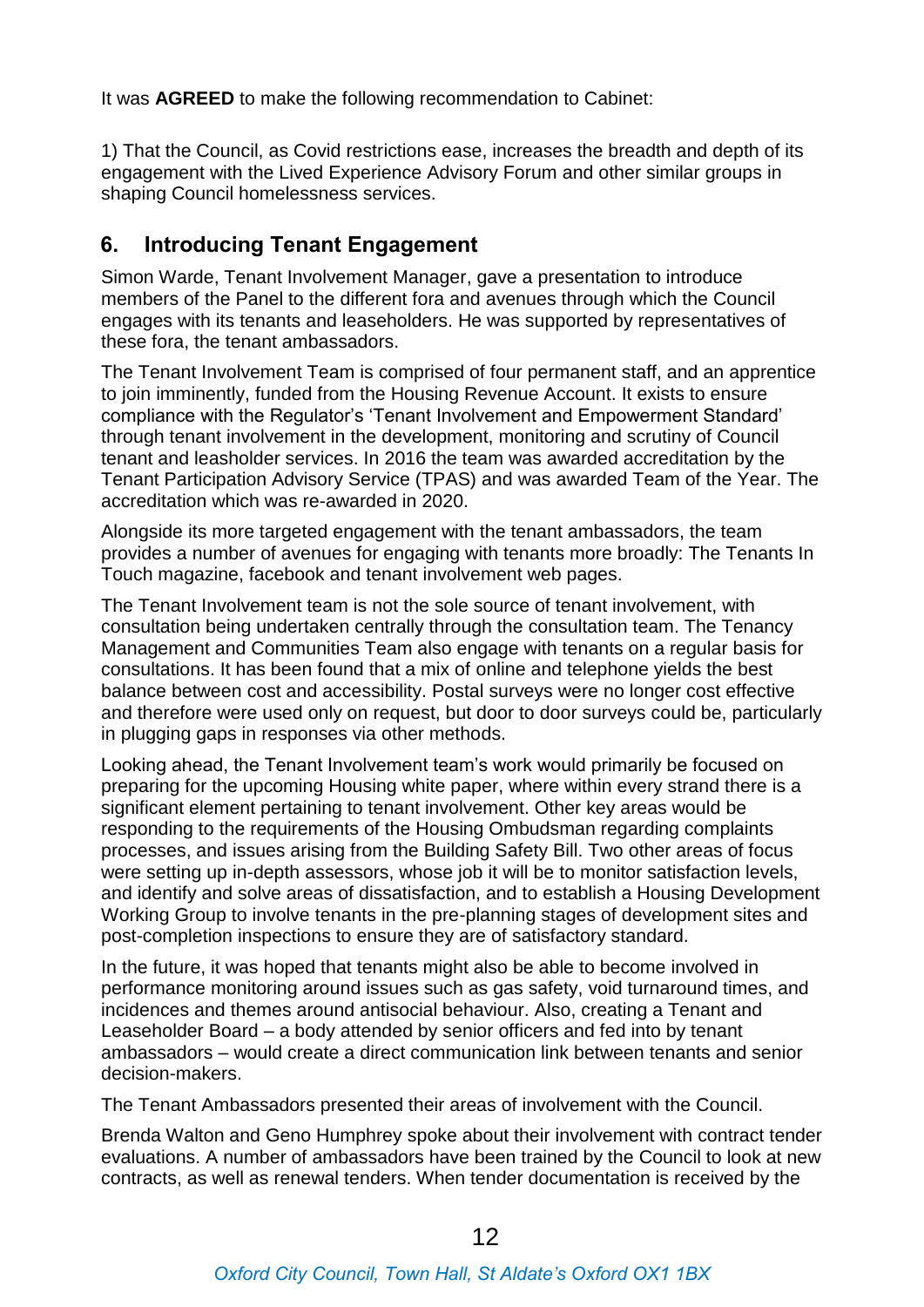Council it is passed on to participating tenant ambassadors, who score each one against the same matrix as Council officers. The only difference is that – at the request of the tenant ambassadors – the price is not included. Ambassadors are supported by council officers if they need help with clarification of technical issues. Having scored each tender individually, a joint meeting between ambassadors and council officers is held, where a consensus score is reached. The procurement team subsequently add in the effect of the different prices offered to determine the favoured contractor.

Anthony Church introduced his involvement with the Great Estates team. The level of involvement requires between two to four meetings per month with stakeholders of the Great Estates programme. The role of the ambassador is to identify areas suitable for makeovers, collecting resident views and ideas and ensuring they are put forward, and scoping proposals for upgrades. Stakeholder meetings, including ambassadors, are then held to agree priorities between different proposals.

David Simons talked about tenant involvement in interviews via stakeholder interviews. Tenant ambassadors are briefed beforehand, where the advert, job description and person specification are talked through, with the opportunity for clarification and model answers provided. During the interviews themselves, ambassadors are asked to score responses to the questions. These scores are fed back as part of the wider interview process. The involvement of the ambassadors does not stop at the point of interviews, however, but there is feedback on how a particular applicant was chosen, with full transparency over the scoring process given to ambassadors. The appointed candidate also gets to meet the ambassadors for a talk as part of their induction process.

Tony Buchanan spoke about the Housing Ombudsman Residents Panel. The role of tenants in the Housing Ombudsman Residents Panel is one which is determined in central government's Housing White Paper. This involves national level work, but also working with the Council to establish and maintain a complaints procedure in accordance with good practice recommended by the Housing Ombudsman, and is followed to the new regulatory requirements as set out in the new Complaints Handling Code.

Olga Siddon introduced the variety of issues she had been invited to participate in as a tenant, from Environmental Improvement, to the proposed Housing and Homelessness Strategy, to making a response to central government's green paper on Health and Disability. She stressed that she had become aware of it though information shared in the Tenants in Touch magazine, but her involvement had grown organically. The work of the Tenant Involvement team was lauded, and the benefits of being able to be involved highlighted.

Issues raised for discussion by the Panel included:

- The level of tenant involvement in choosing housing development partners. There had been some engagement between the Tenant Involvement team and Housing Development around five years previously to do surveys and inspections, but there had been little of that type of engagement since then.
- The mechanism by which it was decided which tenders would have tenant ambassador input. There was no formal policy; the value Tenant Involvement could add was becoming more recognised as it participated in more procurements but it was not a recognised step in the tendering process. Practically, it was not possible to support tenant engagement in all tender processes, but there was officer support for making the Tenant Involvement team aware of what was coming up in order to allow tenant ambassadors to choose which they wishes to become part of. One issue to be noted was the